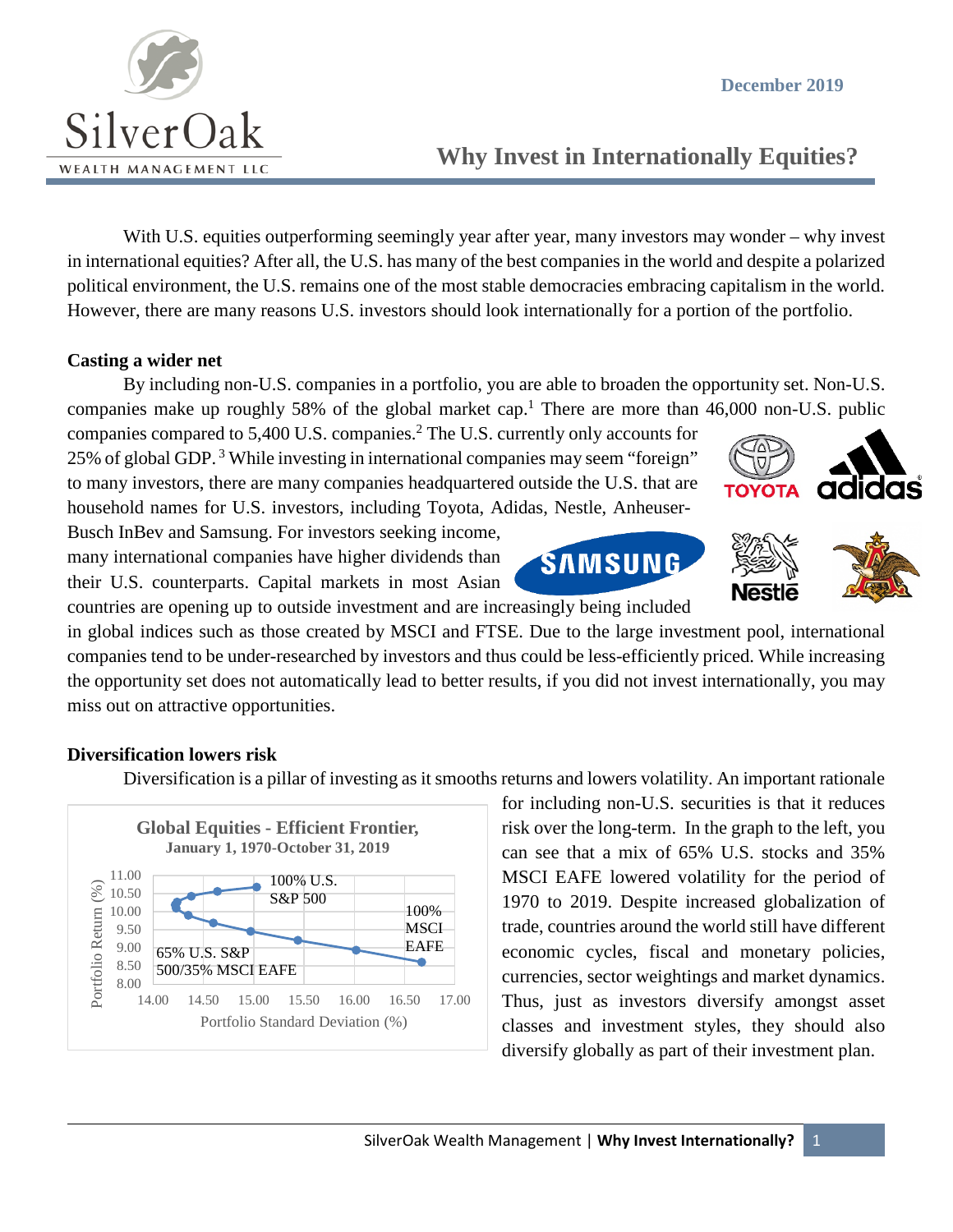#### **Markets are inherently cyclical**

Like many relationships in the markets, there is a cyclicality between U.S. and non-U.S. equity performance. The U.S. hasn't always been the best place to invest. There have been many periods in which non-U.S. equities outperformed such as 2002-2007, 1985-1990, and much of the 1970s. The graph below shows the cyclicality of rolling return differences between the regions (3yr rolling – EAFE vs. S&P 500). Since 1970, over 10 year rolling periods, international equities have outperformed U.S. equities 48% of the time, even after the past ten years of U.S. equity outperformance



Currency plays a role in returns investors receive, and for the past seven-plus years currency has been a headwind for international equities as the U.S. dollar has appreciated. As shown in the graph below, currency tends to trade in multi-year trends. At some point, the current trend will reverse and provide a tailwind for international equities. However, currency impact tends to be neutral over the long-term.

|                        | Cumulative Returns (%) |            |              |           |              |            |
|------------------------|------------------------|------------|--------------|-----------|--------------|------------|
|                        | 5/1/1971               | 11/1/1978- | $3/1/1985$ - | 5/1/1995- | $2/1/2002$ - | 8/1/2011   |
|                        | 10/31/1978             | 2/28/1985  | 4/30/1995    | 1/31/2002 | 7/31/2011    | 10/31/2019 |
| <b>MSCI EAFE Index</b> | 132.90%                | 58.03%     | 423.69%      | 10.46%    | 95.94%       | 47.00%     |
| $S\&P 500$ Index       | 20.96%                 | 168.82%    | 296.89%      | 145.30%   | 37.65%       | 179.53%    |

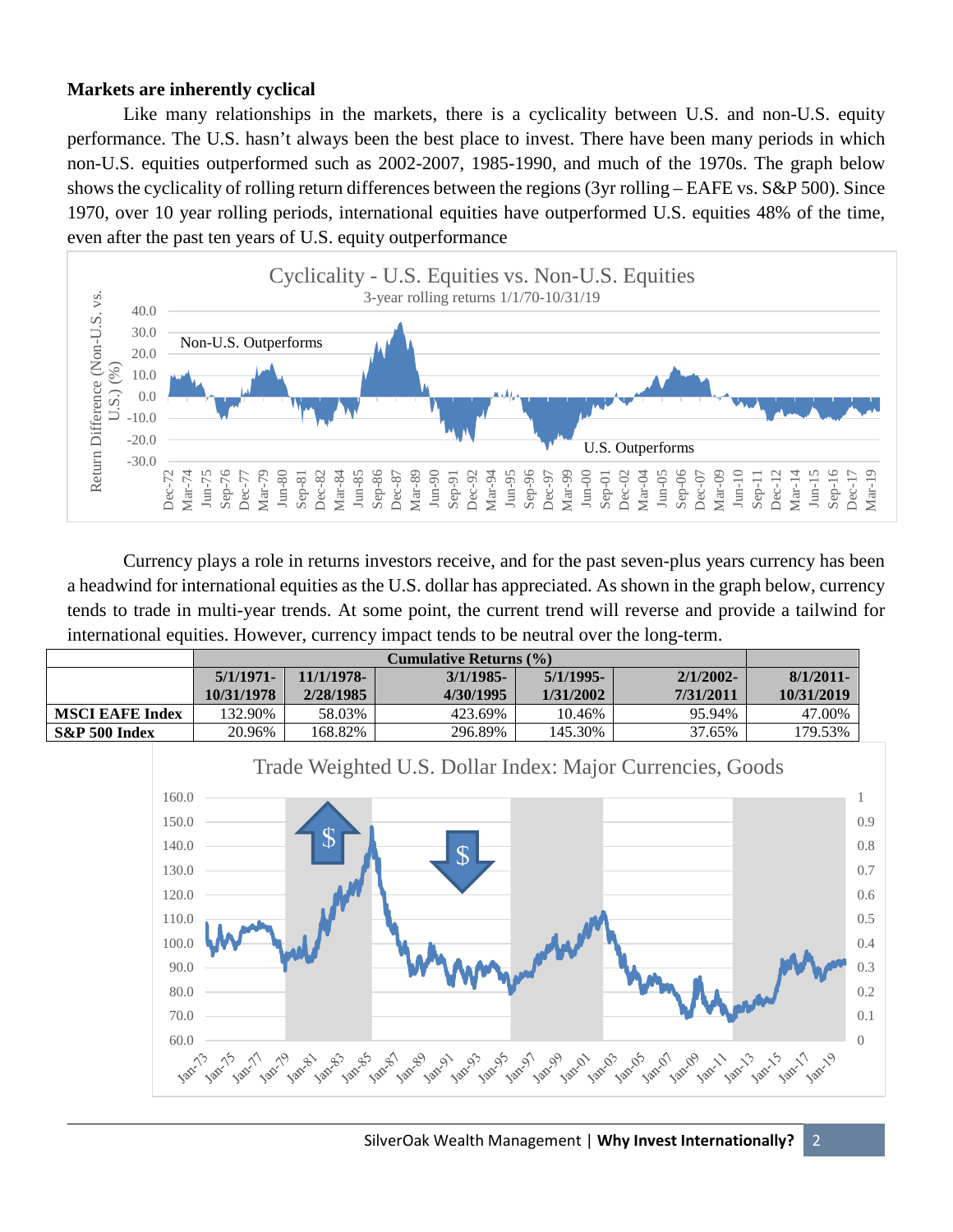#### **Follow the growth**

Despite strong equity gains over the past 10 years, the U.S. economy has slowed just like other developed nations. Long-term economic growth is likely to be higher in areas like emerging markets due in part to younger demographics, productivity gains and the rise of the middle class consumer. Themes that have played out in developed nations like infrastructure, increased internet penetration, e-commerce, health care demand, and increased banking are only beginning to occur in many emerging markets. With the economic rise of many Asian countries, there are now many regional and global brands emerging. It is important to note the different consumer tastes between cultures in the east and west, which U.S. companies have not always navigated as successfully as their regional counterparts.

### **Do I already have exposure?**

A common argument against international investing is that U.S. multi-nationals are already providing non-U.S. exposure. For example, Apple, 3M, Coca-Cola, etc. derive approx. 60+% of their revenue overseas. There are a couple of flaws with that argument.

First, not all U.S. companies are global. Foreign sales as a percentage of US companies can be difficult to accurately determine as it is not required to be reported. Generally, large multi-nationals generate about 40- 50% of their revenues from overseas, while mid and smaller companies tend to get much less. In addition, domestic vs. non-U.S. revenues vary by sectors. Tech tends to be more global, while many financials and consumer companies are often more domestically focused. Multinationals tend to hedge non-U.S. currencies, thus from a portfolio standpoint you are not receiving the currency diversification.

Furthermore, stocks tend to be correlated to the fluctuations of their domestic market rather than where they get their revenue. The U.S. broad equity market is diversified; however, if it was your sole equity investment, you would be more exposed to risks from changes in U.S. taxes, politics, regulations, trade, and sector concentrations.

## **Putting it all together**

A common question regarding international exposure is how much is necessary, or asked another way, what is an appropriate allocation? Standard theory is that markets are efficient and all available information is reflected in the price of securities. Thus, it makes sense to start with the global market cap as a guideline, in which international equities make up roughly 50% of the universe. This may feel like a lot of international exposure for investors, especially considering that, on average, U.S. investors only have 20% of their equity exposure in international equities.<sup>4</sup> Empirical research and academic studies, while backward-looking, say that 20-40% exposure gives you the most benefit. <sup>5</sup>

At SilverOak, we create globally diversified portfolios where international equities are an integral piece of the allocation. However, relative to the global market cap, where international equities make up roughly 50%, we have a slight home bias. This is due to the U.S. market being highly diversified with high quality companies, great liquidity, and strong regulations. In addition, having a slight home bias likely reduces behavioral biases. As a result of our process, our portfolios are in line with many academic studies and market practitioners.